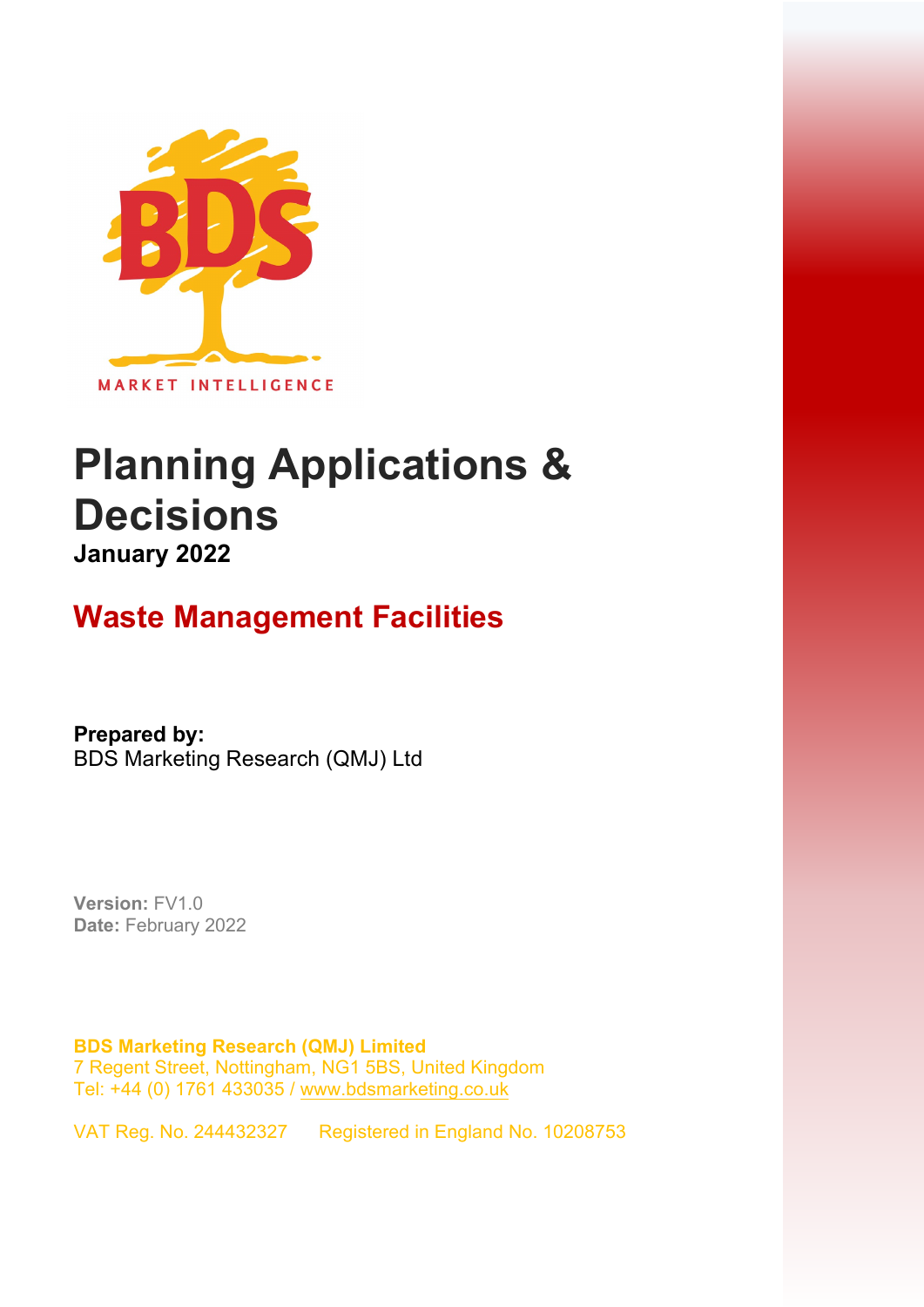



No part of this report may be reproduced, stored in a retrieval system in any form or by any means, electric, mechanical, photocopying, recording or otherwise, without prior written permission of BDS Marketing Research (QMJ) Limited, except for use within the company subscribing to the report.

Every possible precaution has been taken to ensure that the information in this report is accurate at the time of going to press. BDS Marketing Research (QMJ) Limited cannot accept responsibility for any loss or damage, including consequential loss, arising from this report.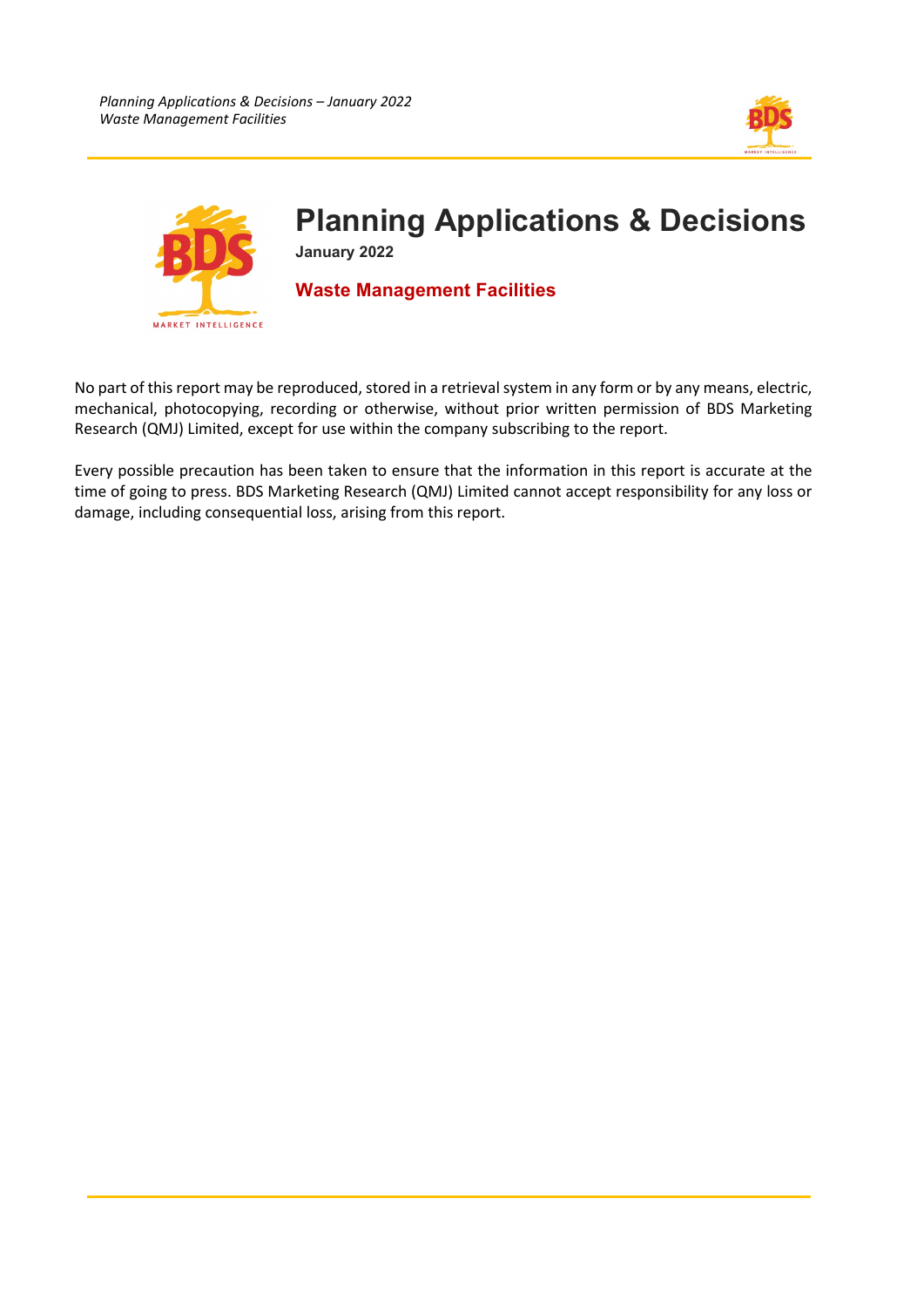

*Building knowledge for success*

#### Planning Applications and Consents for Waste Management Facilities

The January 2022 Waste Management Facilities report contains new planning applications and decisions in Great Britain.

The report includes a total of 35 developments relating to:

- 1 AD (anaerobic digestion)
- 6 C&D (construction & demolition) waste recycling
- 0 Composting (open‐windrow and IVC)
- 4 EfW (energy from waste)
- 1 ELV (end of life vehicle treatment)
- 2 HWRC (household waste recycling centres)
- 0 Landfill gas schemes
- 1 Land reclamation schemes
- 1 Landfill operations
- 0 MBT (mechanical biological treatment)
- 8 MRF (material recycling facilities)
- 10 WTS (waste transfer stations)
- 1 WEEE (waste electronic and electrical equipment)
- 0 Others

BDS Marketing Research (QMJ) Ltd takes every care to ensure that the information contained in this report is accurate. All information is provided for the use of subscribers only and must not be divulged to any third party without the written agreement of BDS Marketing Research *(QMJ) Ltd.*

#### **BDS Market Intelligence**

BDS is an independent and innovative market research consultancy with over 30 years' experience specialising in minerals, heavy building materials industries and waste sectors. BDS provides marketing intelligence, insight and reports in addition to bespoke consultancy in the following areas: Aggregates, Ready Mixed Concrete, Asphalt, Cement, Concrete Products, Waste Management, and related sectors.

#### **Intelligent Reports**

BDS has a reputable portfolio of publicly available industry reports, amongst these are the BDS annual estimated outputs and market shares for key sectors including aggregates, asphalt, ready mixed concrete, concrete products and cement. Examples of other reports published by BDS include:

- Annual reports showing the latest position of household waste:
	- Disposal contracts
	- Treatment contracts
	- Collection contracts (residual collection and recyclate collection)
- Estimated waste deposited at landfill sites
- Directories of waste facilities including MBT, MRF and HWRC
- Estimated void space and years life remaining at landfill sites
- Estimated outputs of aggregates moved through rail depots
- Other planning reports covering minerals and concrete / concrete products
- Details of aggregates recycling plants

#### **Intelligent Planning**

BDS monitor planning activity on a range of market sectors and products on a continuous basis across all the planning authorities in Great Britain, Northern Ireland and the Republic of Ireland. This information is made available to clients via the BDS online portal and monthly reports, through an annual subscription. For the aggregates industry, all planning activity relating to developments for minerals is tracked and published to subscribers.

### **Intelligent Consultancy**

BDS has an extensive list of clients who commission bespoke, independent and industry sectors surveys and studies. These include market size assessment & analysis / prospects for new investments / business & product development / acquisition appraisals / commercial due diligence / company analysis, markets & prices / market-based research.

For further information on any of the above reports, planning or consultancy please email enquiries@bdsmarketing.co.uk or visit the BDS website at www.bdsmarketing.co.uk